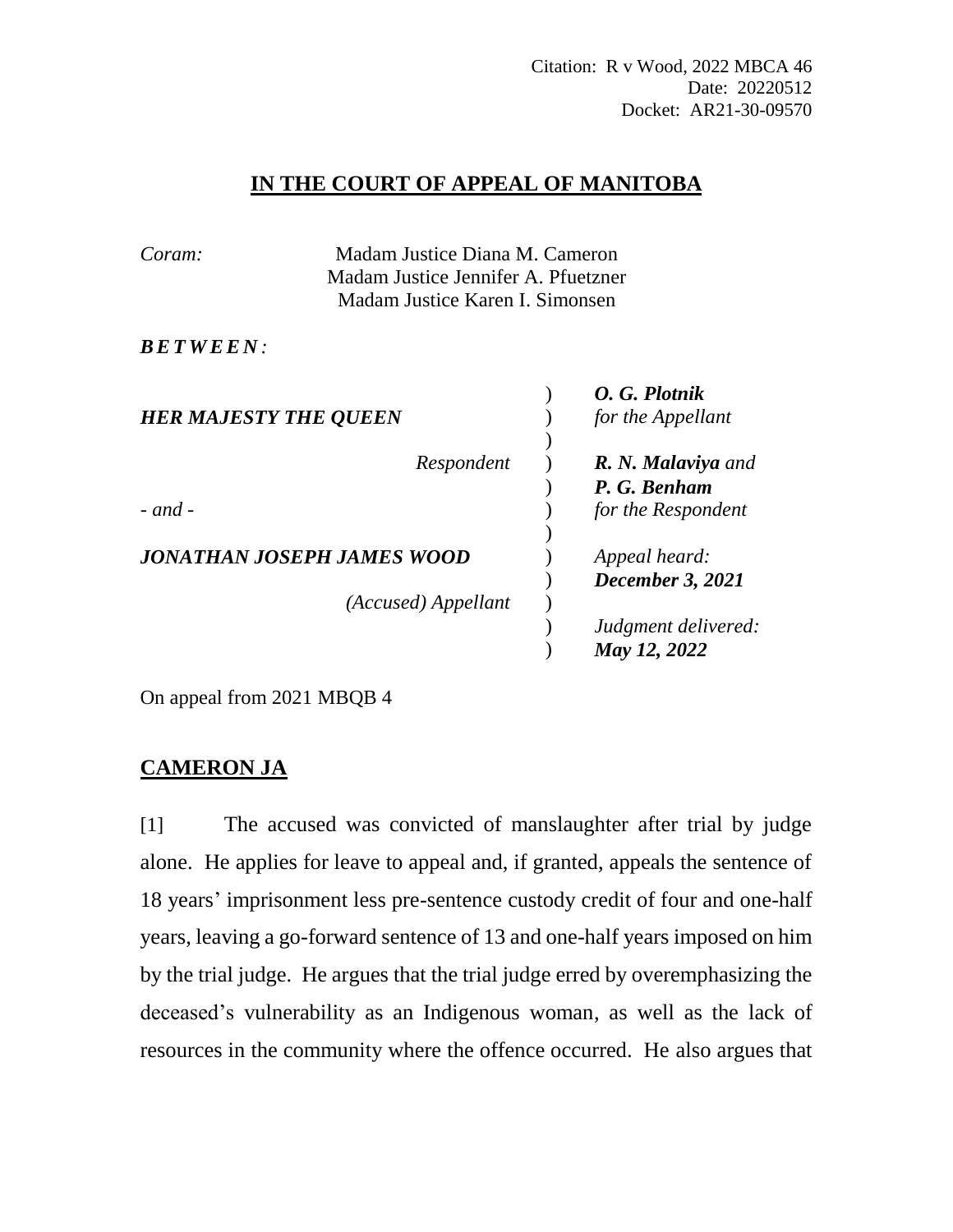the sentence is inconsistent with the principle of parity. He submits that the above errors caused the trial judge to impose an unfit sentence.

[2] For the reasons below, it is my view that the trial judge did not commit either of the errors alleged by the accused. The trial judge considered all of the principles and objectives of sentencing. He was entitled to consider the vulnerable circumstances of the deceased, including that the offence involved intimate partner abuse on an Indigenous woman from an isolated community. While he recognized that the sentence was higher than the range that he had identified, his reasons clearly explain why he imposed the sentence that he did. His decision is subject to review on the standard of deference, and I am not persuaded that the sentence is demonstrably unfit. Thus, while I would grant leave to appeal, I would dismiss the appeal.

#### Background and Facts

[3] At the time of the offence in January 2018, the deceased was married to the accused. They were both in their mid-thirties. They had been in a relationship since 2004 and were married in 2010. They had three biological children together, as well as an older child that the deceased had from a previous relationship. The accused is Indigenous, as was the deceased. They were both from the remote northern community of St. Theresa Point First Nation in Manitoba (the First Nation).

[4] The accused had a significant prior history of assaulting the deceased. At the time of the offence, he was subject to three court orders prohibiting him from contacting her. He was also prohibited from attending the First Nation unless he was engaged in a residential treatment program, which he was not.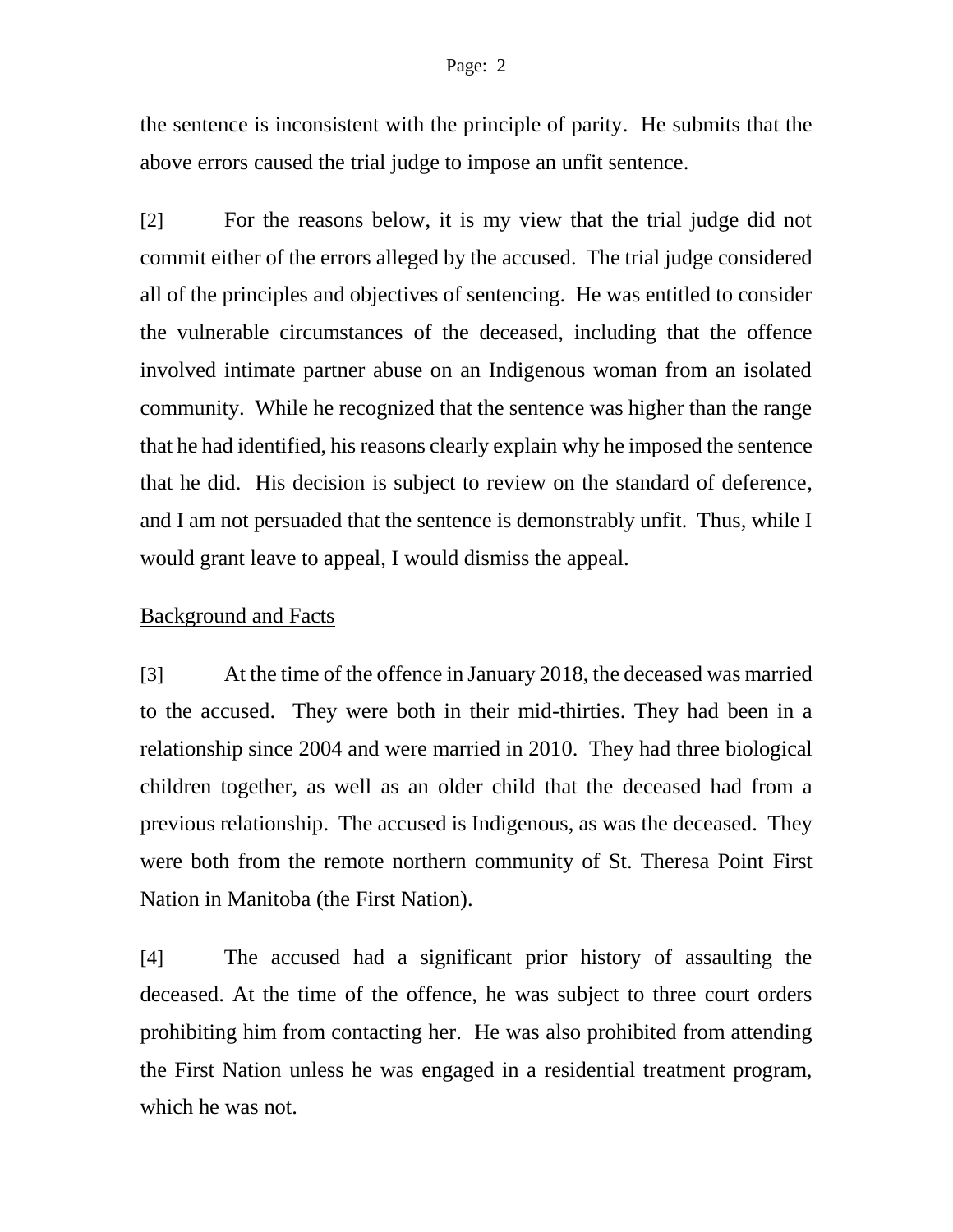[5] On the day of the offence, the accused and the deceased went to his brother's (the brother) house to drink super-juice with the brother and his girlfriend (the girlfriend). The trial judge noted that super-juice is a form of homebrew alcohol that ferments quickly and is potent.

[6] When the accused and the deceased arrived at the brother's house, the deceased was not observed to be injured or suffering from any injuries.

[7] The four of them drank super-juice, snorted crushed Percocets and smoked marihuana. After some time, the brother and the girlfriend went to the bedroom. However, in response to hearing the accused and the deceased argue and the latter calling for him, the brother joined them in the living room where things calmed down and they continued to drink and smoke marihuana.

[8] While the testimony about what happened was imperfect due to the intoxication of the brother and the girlfriend at the time of the incident, as well as personal relations among the witnesses, the trial judge found that the brother went out to get cigarettes. While he was gone, the girlfriend saw the accused punching the deceased and heard stomping sounds. Later, the brother went to check on the deceased, who was lying on the floor, but the accused told him to leave her alone as she was just passed out. The trial judge stated that the brother went next door for help and that, when he returned moments later, the deceased was dead.

[9] In describing the deceased's injuries, the trial judge stated (at para 17):

> [The deceased's] injuries were awful. Civilian witnesses only saw bruising to her face, and bleeding from her right eye and head. The autopsy revealed the true devastation of her injuries. As the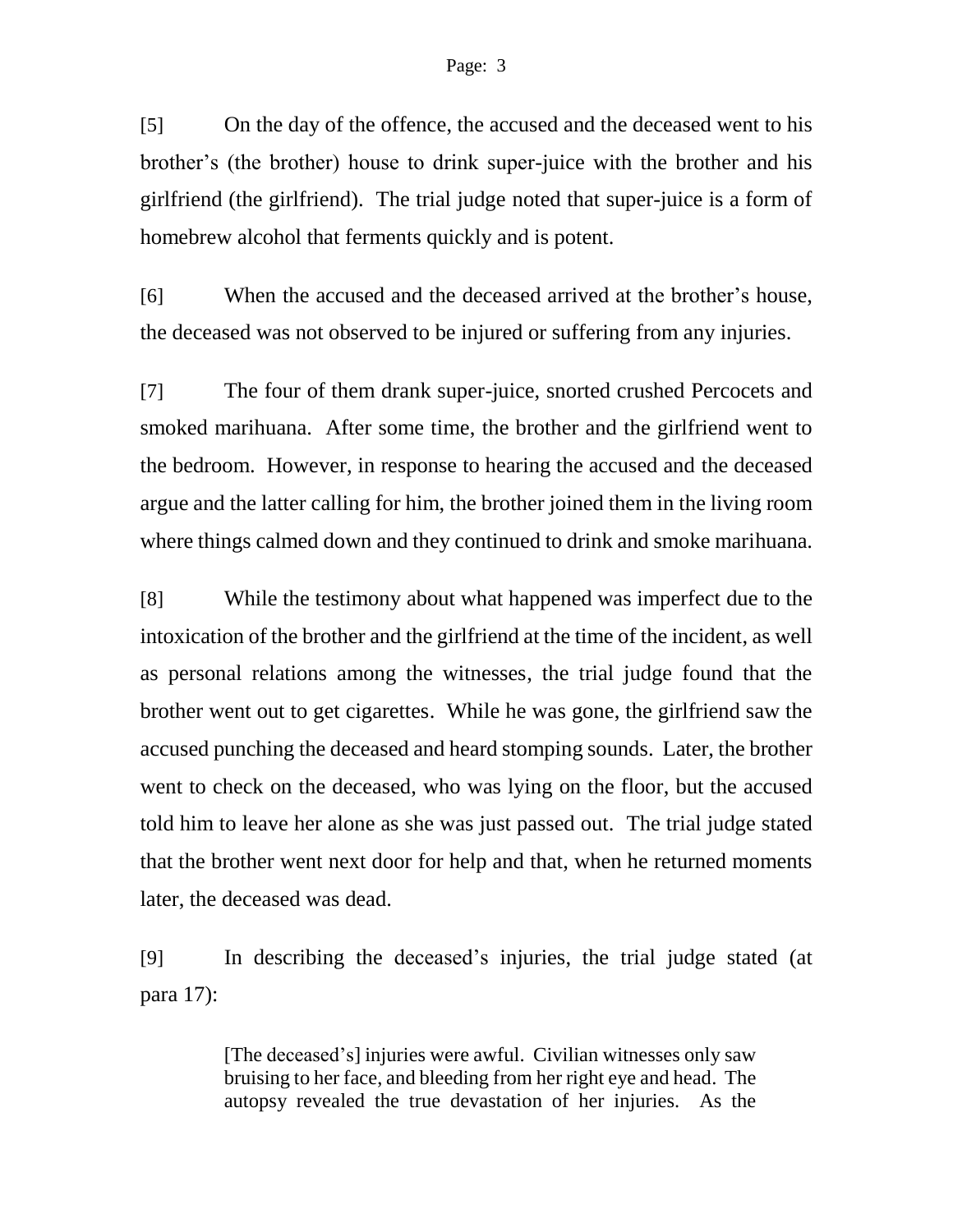forensic pathologist detailed, [the deceased] suffered many injuries to her head, torso, extremities and organs. Numerous bones were broken including her jaw, left clavicle or collarbone, left wrist and all 24 ribs, 23 of which had multiple fractures. She also suffered a subarachnoid hemorrhage, full-thickness tongue laceration, contusions and lacerations of the lungs and diaphragm, and contusion of the liver. At minimum, she suffered well over a dozen blows from fists or feet, many very forceful.

[10] The accused was charged with murder. At the trial, he testified that he was black-out drunk at the time of the incident and could not remember what happened. The trial judge held that, considering the accused's degree of intoxication and other evidence of his state of mind, the accused was entitled to the benefit of a reasonable doubt as to whether he had the requisite intent to commit murder and, thus, convicted the accused of manslaughter.

### The Sentencing Hearing

[11] A pre-sentence report outlining the accused's history (the PSR), as well as his *Gladue* factors (see *R v Gladue*, [1999] 1 SCR 688), was filed at the sentencing hearing. In addition, one of the family members read out a victim impact statement on behalf of the family.

[12] At the sentencing hearing, the Crown asked that a term of 20 years' imprisonment be imposed on the accused. In support of its position, it filed the accused's criminal record emphasizing his many prior convictions for offences of violence, including those against the deceased. It noted the significant effect that the offence had on the family and the community. Among other things, the Crown also spoke about how difficult it was for victims of domestic violence to escape their situation due to the isolation of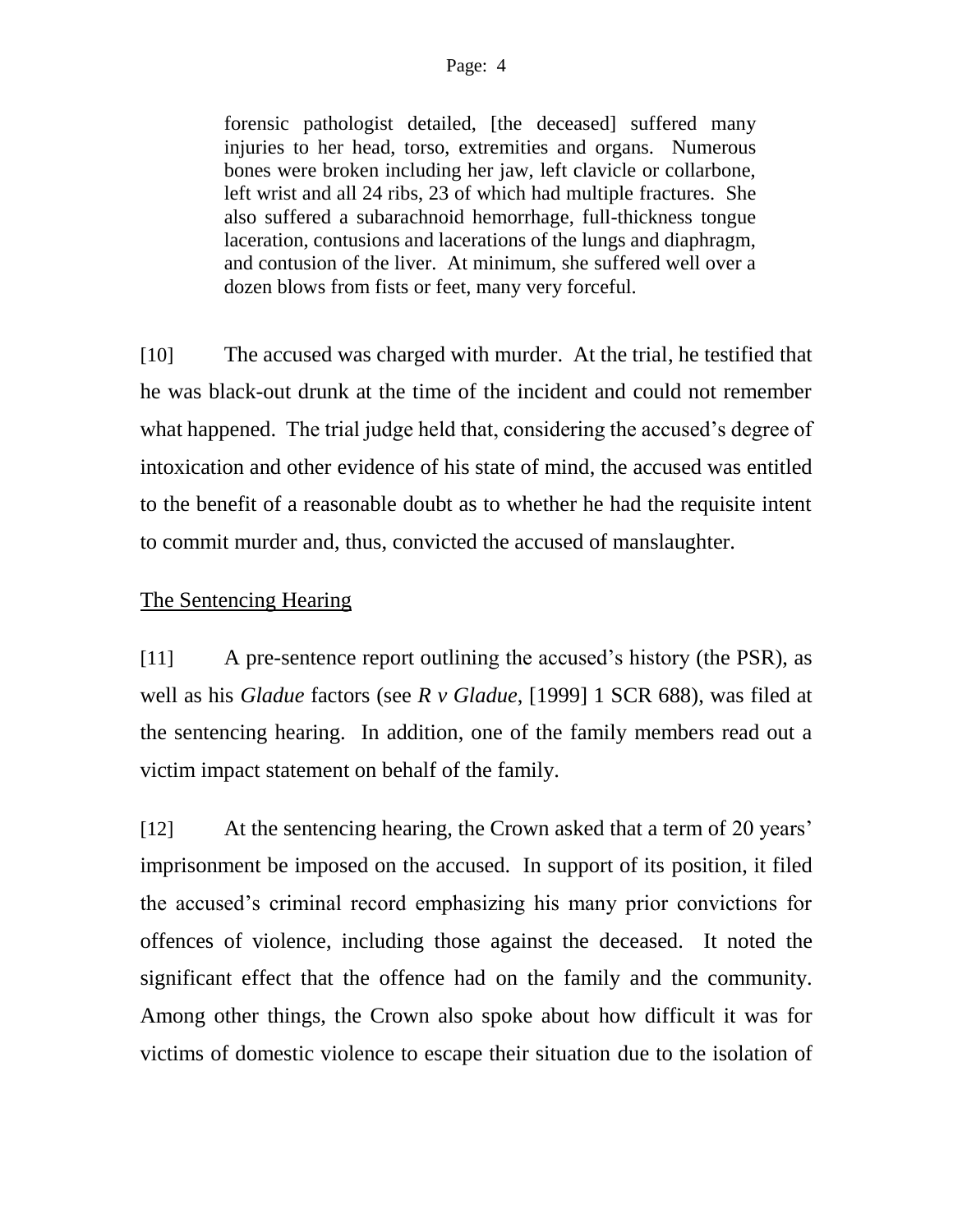the First Nation, the prevalence of domestic violence in the community and the lack of resources.

[13] The Crown directed the trial judge's attention to section 718.04 of the *Criminal Cod*e (the *Code*), which provides that the court give primary consideration to the objectives of denunciation and deterrence when imposing a sentence for an offence that involved the abuse of a vulnerable person including because the person is Aboriginal and female. It also referred to section 718.201 of the *Code*, which provides that, when imposing a sentence for an offence that involved the abuse of an intimate partner, the court shall consider the increased vulnerability of victims, giving particular attention to the circumstances of Aboriginal female victims.

[14] Finally, the Crown underscored what the trial judge had earlier described as the "monstrous" violence involved in the offence.

[15] Counsel for the accused submitted that the assault was short in duration. He said that the accused performed CPR on the deceased when he realized she was not responding. The accused was remorseful. Similar to the circumstances of the deceased, the circumstances of the accused included significant *Gladue* factors, including a family history of addictions and violence and an inability to access resources in his community, or elsewhere, to deal with his addictions. The trial judge noted that the accused had taken some counselling in the past and was capable of rehabilitation.

[16] Relying on a number of cases, including *R v Jamieson*, 2012 ONSC 1114, the accused submitted that the sentencing range for similar offences committed in the context of domestic violence was nine to 15 years' imprisonment. He submitted that, in consideration of the mitigating factors,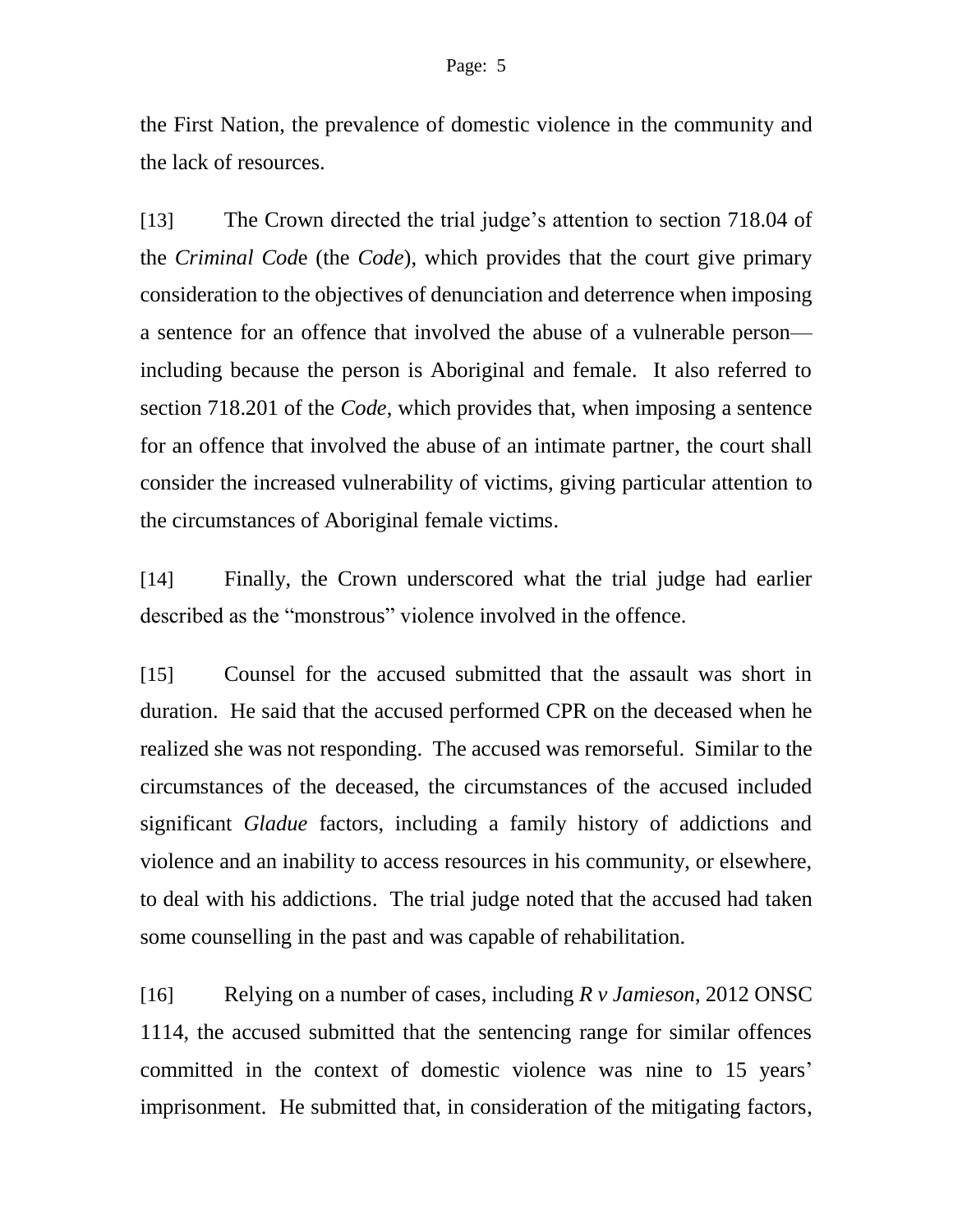as well as the accused's prospects for rehabilitation, a sentence of 12 years, less time spent in pre-sentence custody, would be appropriate.

## The Reasons of the Trial Judge

[17] In imposing the sentence of 18 years less time spent in pre-sentence custody, the trial judge considered the facts of the case, including the First Nation from which the accused and deceased came, which he described as follows (at para 6):

> Both [the accused] and [the deceased] are Indigenous persons who were raised, and lived, at [the] First Nation in northeastern Manitoba, about 600 km northeast of Winnipeg. It is an isolated First Nation with a population of about 4,000 people, accessible only by air, boat or winter ice-road. It is part of the Island Lake First Nations communities comprised of Wasagamack, St. Theresa Point, Red Sucker Lake and Garden Hill First Nations.

[18] In his consideration of the facts, the trial judge described the previous assaults that the accused had committed against the deceased, including that:

- in 2012, he grabbed her by the throat when she was seven months pregnant;
- in 2013, while on judicial interim release for the above offence, he punched her;
- in 2014, he woke up one morning and started to punch, kick and stomp on her face and arms;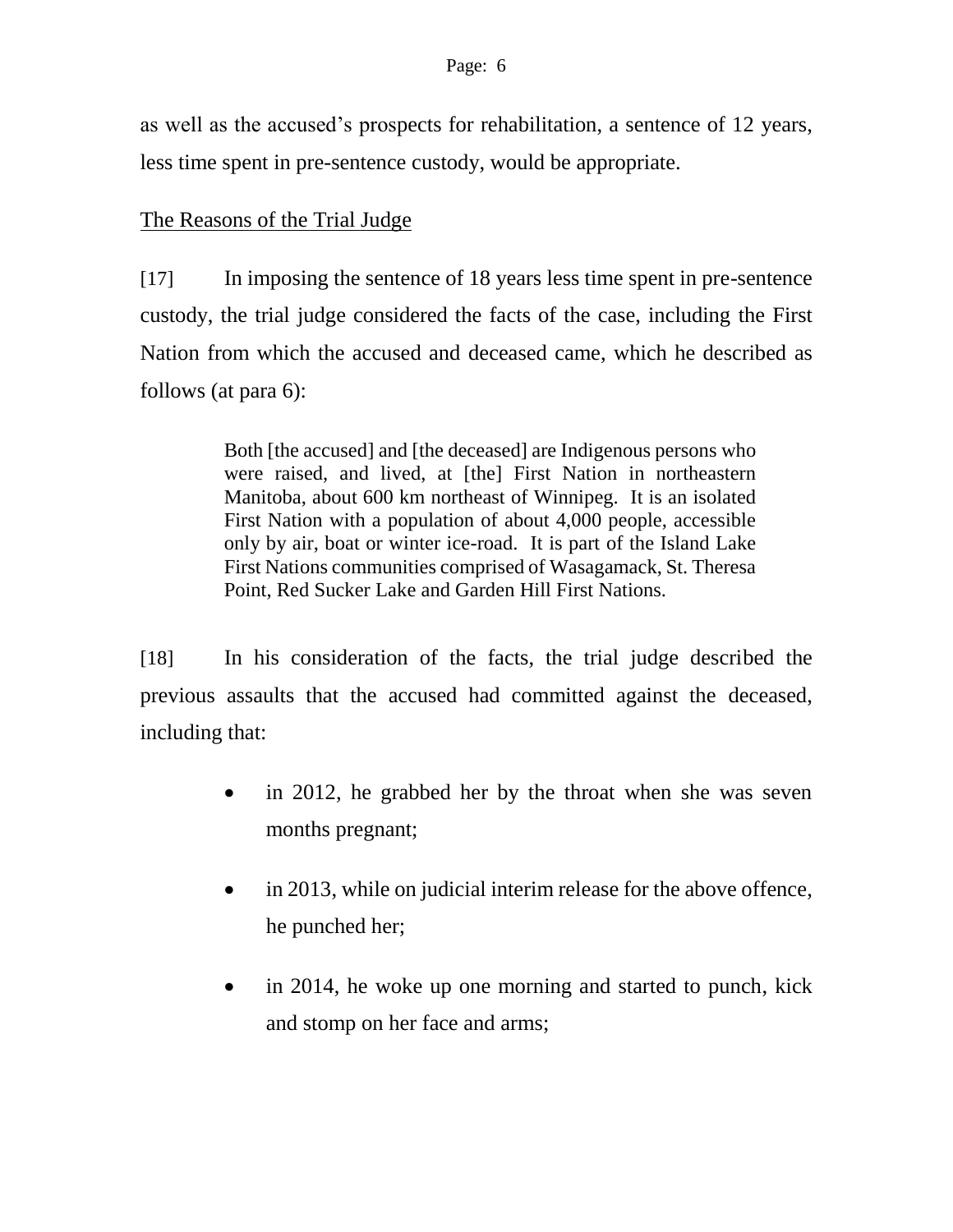in 2015, he punched her face, head and the sides of her chest and, despite the fact that the deceased tried to defend herself, she suffered a fractured arm, an orbital fracture of the right face, a partially collapsed lung and fractured ribs.

[19] The trial judge disagreed that the assault that caused the deceased's death occurred over a short period. He found that the assault happened throughout the evening, although the final blows may have followed quickly.

[20] He also carefully considered the accused's personal circumstances, as well as his significant *Gladue* factors.

[21] In considering the sentencing principles, the trial judge mentioned sections 718.04 and 718.201 of the *Code*. He noted that, while those sections were not enacted at the time that the offence was committed, the vulnerability of a victim, particularly in a domestic context, is a well-established aggravating factor. Relying on *R c LP*, 2020 QCCA 1239 at paras 80-91, he stated that "attention to Aboriginal female victims, as a sentencing factor, was well set in common law before" the enactment of those sections (at para 33).

[22] After reviewing a number of cases, he stated that he agreed with defence counsel that the high end of the range for both domestic and nondomestic manslaughter cases does not usually exceed 15 years' imprisonment. However, after considering the aggravating and mitigating factors, the *Gladue* factors, the accused's moral blameworthiness, denunciation and deterrence, and the need to separate the accused from the community, he found that 15 years was not sufficient in this case. He noted that, "[s]ometimes a specific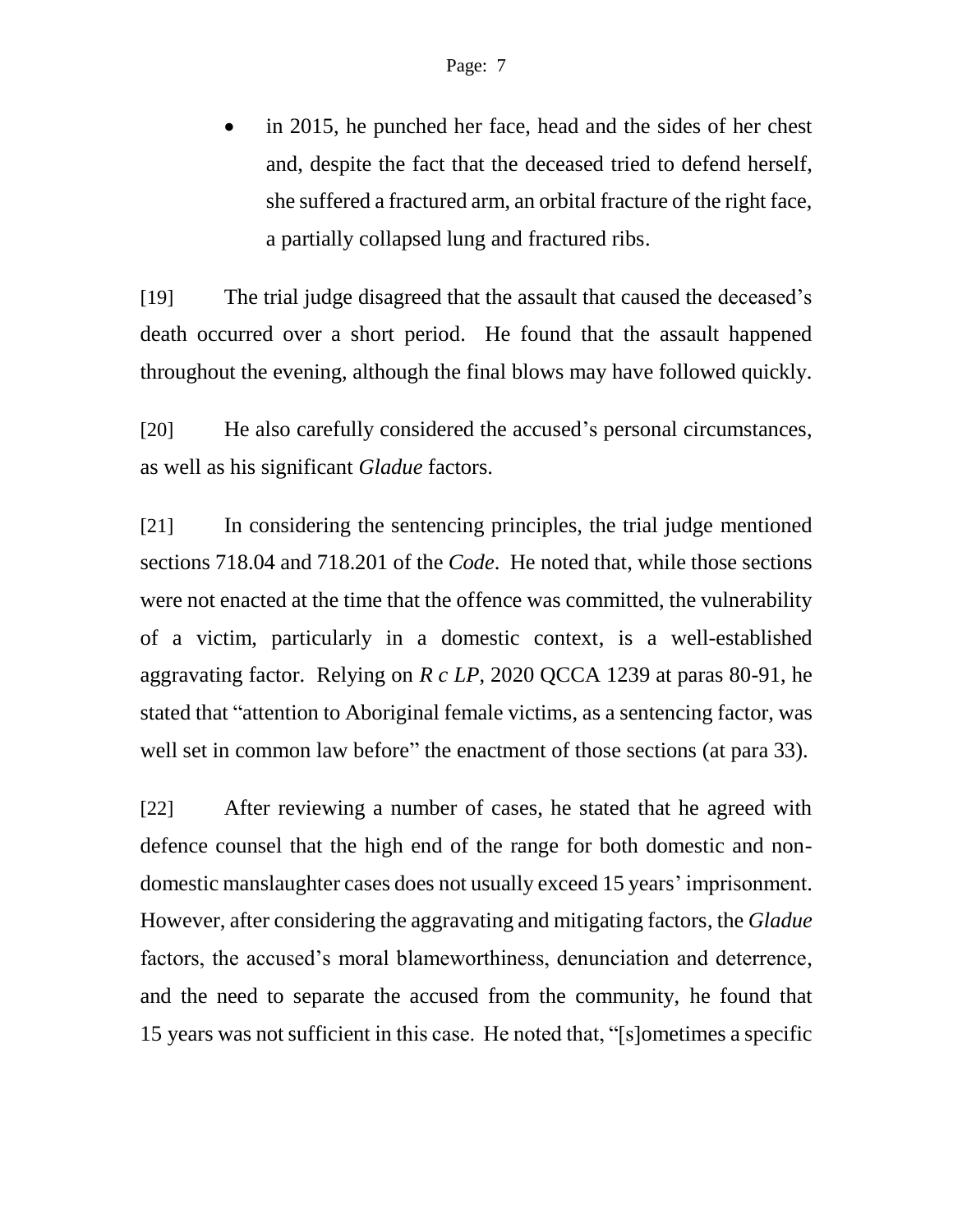sentence will fall outside of the norm", but that it should only happen "cautiously and for good reason" (at para 56). He further stated (at para 57):

> Such a sentence would not adequately account for [the accused's] dangerousness and, more critically, would not place enough emphasis on the vulnerability of Indigenous women as a factor in sentencing such an offender; domestic killings remain a scourge. For example, for 2019, Statistics Canada reported that of solved cases, 73% of Indigenous female victims were killed by an intimate partner, spouse or family member [Police-Reported Crime Statistics in Canada, 2019, by Greg Moreau, Brianna Jaffray and Amelia Armstrong, Catalogue No 85-002-X (ISSN 1209-6393) (Ottawa, Statistics Canada, 29 October 2020)]. This while the number of Aboriginal women homicides per 100,000 Aboriginal women in Canada is consistently significantly higher than the rate of non-Aboriginal women homicides (over 6) times higher in 2019) [Statista 2021: rate of female homicide victims in Canada from 2001 to 2019, by [A]boriginal identity]. The reasons for this are complex and beyond the scope of this sentence decision but are anchored, both for the victim and for the offender, in Canada's historical treatment of Indigenous populations and the fallout from that. While restorative sentences are important in many situations of an Indigenous victim and abuser, that is far less so in cases of murder or manslaughter.

[23] He then concluded that a just sentence would be 18 years' imprisonment and deducted four and one-half years for the time that the accused had spent in custody since his arrest, leaving a go-forward sentence of 13 and one-half years.

### Grounds of Appeal

[24] The accused lists two grounds of appeal. First, that the trial judge overemphasized the aggravating factors of the deceased's vulnerability and the lack of resources in the community where the offence occurred. Second,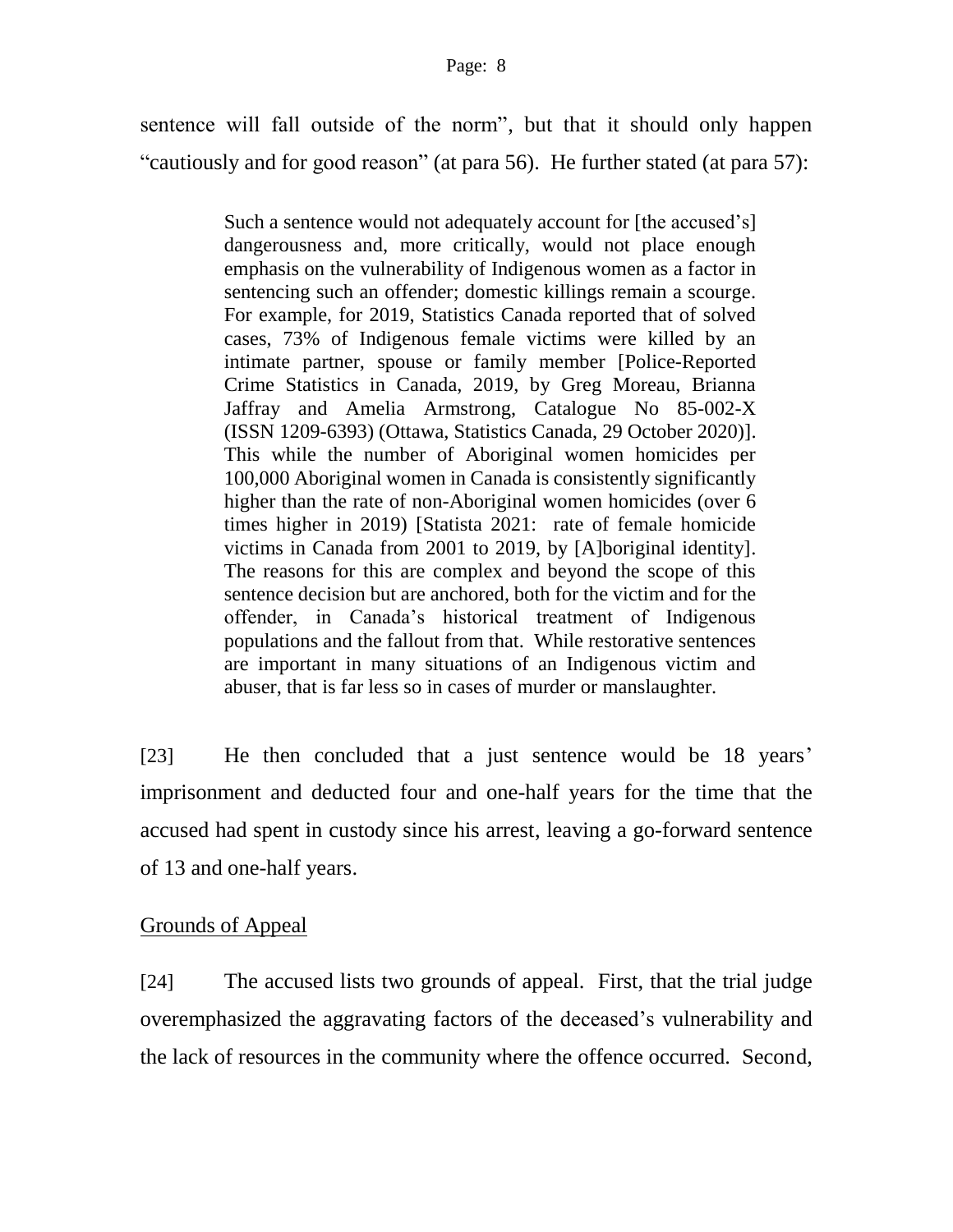he asserts that the trial judge imposed a sentence that was inconsistent with section 718.2(b) of the *Code*, otherwise known as the parity principle.

## Standard of Review

[25] As recently stated by Brown and Martin JJ, writing on behalf of the majority of the Supreme Court of Canada in *R v Parranto*, 2021 SCC 46 (at para 29):

> It is trite law that appellate courts cannot interfere with sentencing decisions lightly (see *R. v. Suter*, 2018 SCC 34, [2018] 2 S.C.R. 496, at para. 23, citing *Shropshire* [*R v Shropshire*, [1995] 4 SCR 227], at para. 48; *R. v. L.F.W.*, 2000 SCC 6, [2000] 1 S.C.R. 132, at para. 25; *R. v. L.M.*, 2008 SCC 31, [2008] 2 S.C.R. 163, at para. 14; *Nasogaluak* [*R v Nasogaluak*, 2010 SCC 6], at para. 46; *Lacasse* [*R v Lacasse*, 2015 SCC 64], at para. 39; and *Friesen* [*R v Friesen*, 2020 SCC 9], at para. 25). Sentencing judges are to be afforded wide latitude, and their decisions are entitled to a high level of deference on appeal (*Lacasse*, at para. 11). It remains the case that, where a judge deviates from a sentencing range or starting point, no matter the degree of deviation, this does not in itself justify appellate intervention.

## [emphasis added]

[26] An appellate court may only interfere with a sentence where the sentencing judge made an error in principle that materially impacted the sentence or where a sentence is demonstrably unfit. An error in principle includes an error of law, a failure to consider a relevant factor or an erroneous consideration of an aggravating or mitigating factor (see *R v Lacasse*, 2015 SCC 64 at paras 41, 43-44, 49, 51; and *R v Friesen*, 2020 SCC 9 at para 26).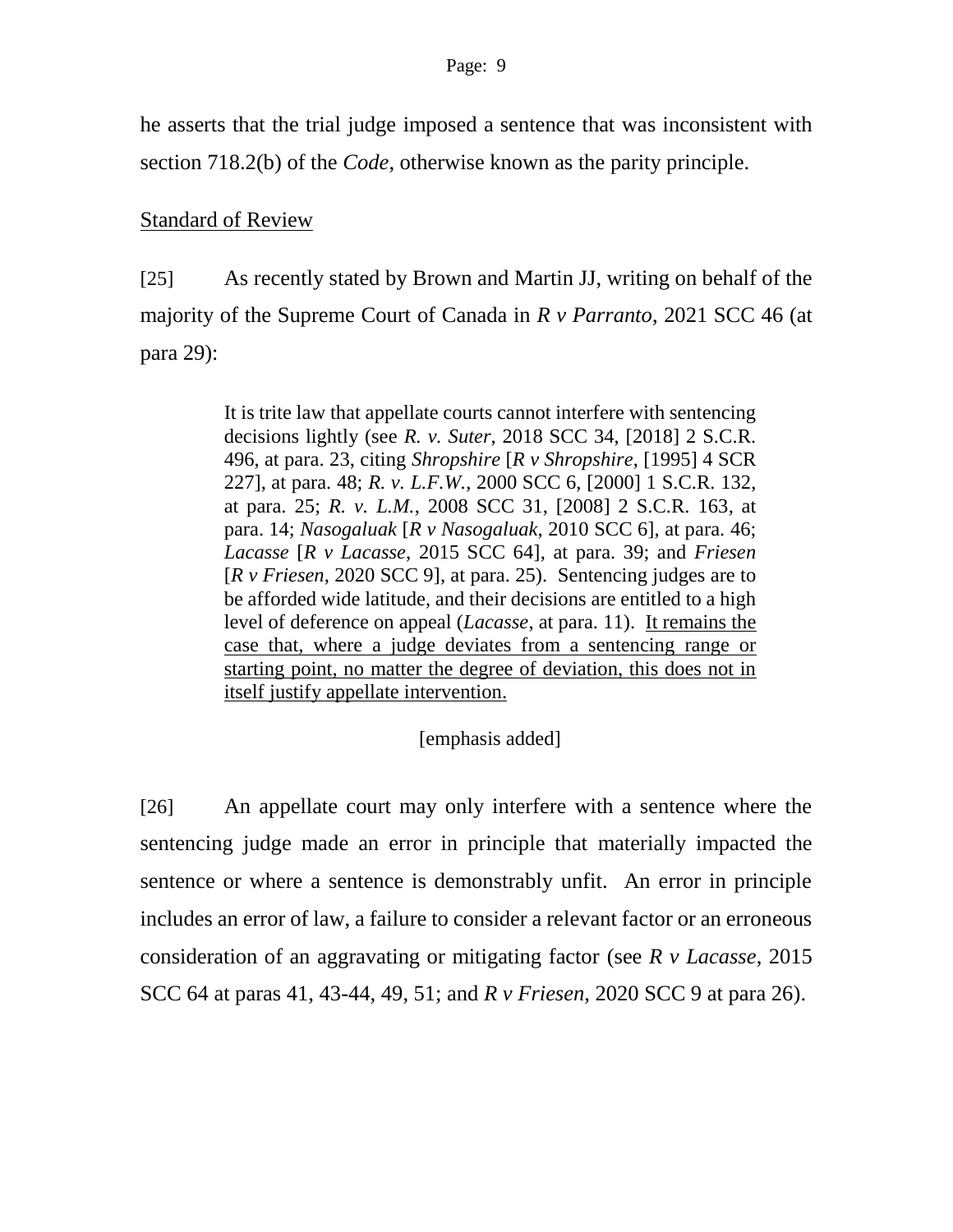# Ground 1—Did the Trial Judge Overemphasize the Aggravating Factors of the Deceased's Vulnerability and the Lack of Resources in the Community Where the Offence Occurred?

# *The Vulnerability of the Deceased*

[27] The accused argues that, while it was not an error to consider the deceased's circumstance as an Indigenous female, this factor was well recognized in the case law prior to the enactment of sections 718.04 and 718.201 of the *Code*. He submits that many of the cases that formed the range to which the trial judge referred considered the vulnerability of Indigenous women. He argues that sections 718.04 and 718.201 do not support increased sentences for offences committed in circumstances such as this. Rather, he submits that those sections merely limit a judge's ability not to consider such factors when imposing a sentence. He maintains that the trial judge placed too much emphasis on the vulnerability of the deceased, which led to the imposition of an unfit sentence.

[28] In the same vein, the accused also argues that the trial judge erred when he stated that consideration of increased societal awareness of victim harm recognized in *Friesen* was arguably "analogous to the dynamics coloring domestic violence toward Indigenous women" (at para 45). In the accused's view, courts have long been alive to the vulnerability of both female victims of domestic violence and Indigenous female victims. In light of recent jurisprudence of this Court, I will deal with this latter argument first.

## *Application of the Principles in Friesen*

[29] In *Friesen*, the Supreme Court held that sentences can and should depart from prior sentencing ranges when Parliament raises the maximum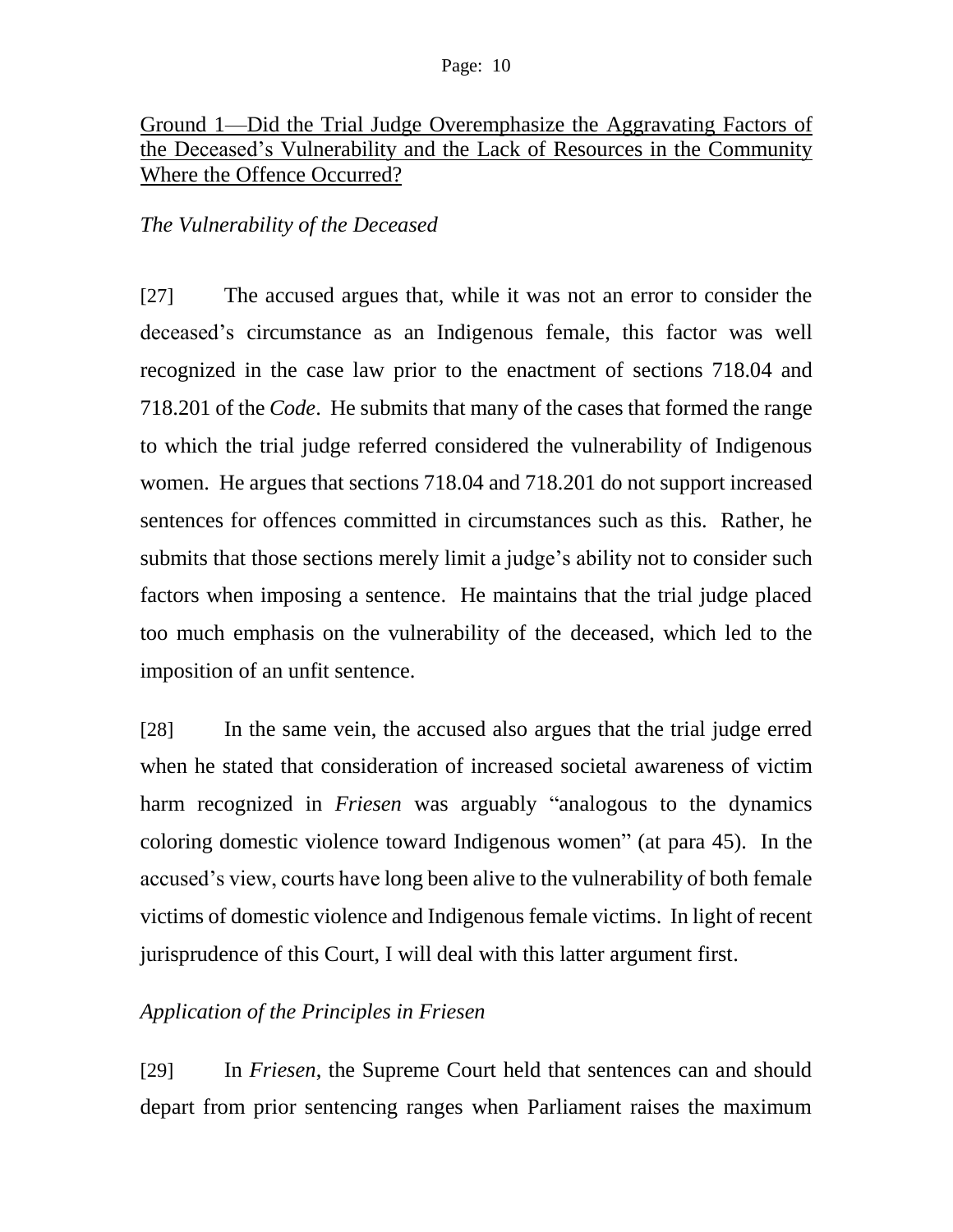sentence for an offence and when society's understanding of the severity of harm arising from the offence increases (see paras 62-67, 74).

[30] In the recent case of *R v Bunn*, 2022 MBCA 34, this Court held that this principle in *Friesen* should not be limited to cases involving sexual abuse of children, as the law has historically recognized that "sentences may be raised or lowered to bring them into harmony with prevailing social values" (at para 72).

[31] In his reasons, the trial judge referred to the Alberta Court of Appeal decision in *R v AD*, 2019 ABCA 396, in part, "to highlight the scope of violence Indigenous women suffer compared to non-Indigenous women" (at para 39). He then specifically referenced the jurisprudence establishing that sentences may be increased or decreased to bring them into harmony with prevailing social values (see para 41, quoting *R v Stone*, [1999] 2 SCR 290 at paras 239-40). Next, after quoting from *Friesen*, he stated (at para 45):

> Arguably, the sentiments, about child sexual abuse sentencing in *Friesen*, and particularly Indigenous child victims at para 70, are analogous to the dynamics coloring domestic violence toward Indigenous women. The vulnerability of Indigenous women and girls to violence, because of their race, is patently obvious from statistics, such as those summarized in *A.D.*, and more so from the history, stories and evidence detailed in the MMIWG report released in 2019 [Canada, *Reclaiming Power and Place: The Final Report of the National Inquiry into Missing and Murdered Indigenous Women and Girls* (Ottawa: NIMMIWG, 2019)].

[32] In my view, the trial judge did not err when he made the above statement. As I explain next, sections 718.04 and 718.201 of the *Code* exist, in part, due to recommendations in the Canada, *Reclaiming Power and Place: The Final Report of the National Inquiry into Missing and Murdered*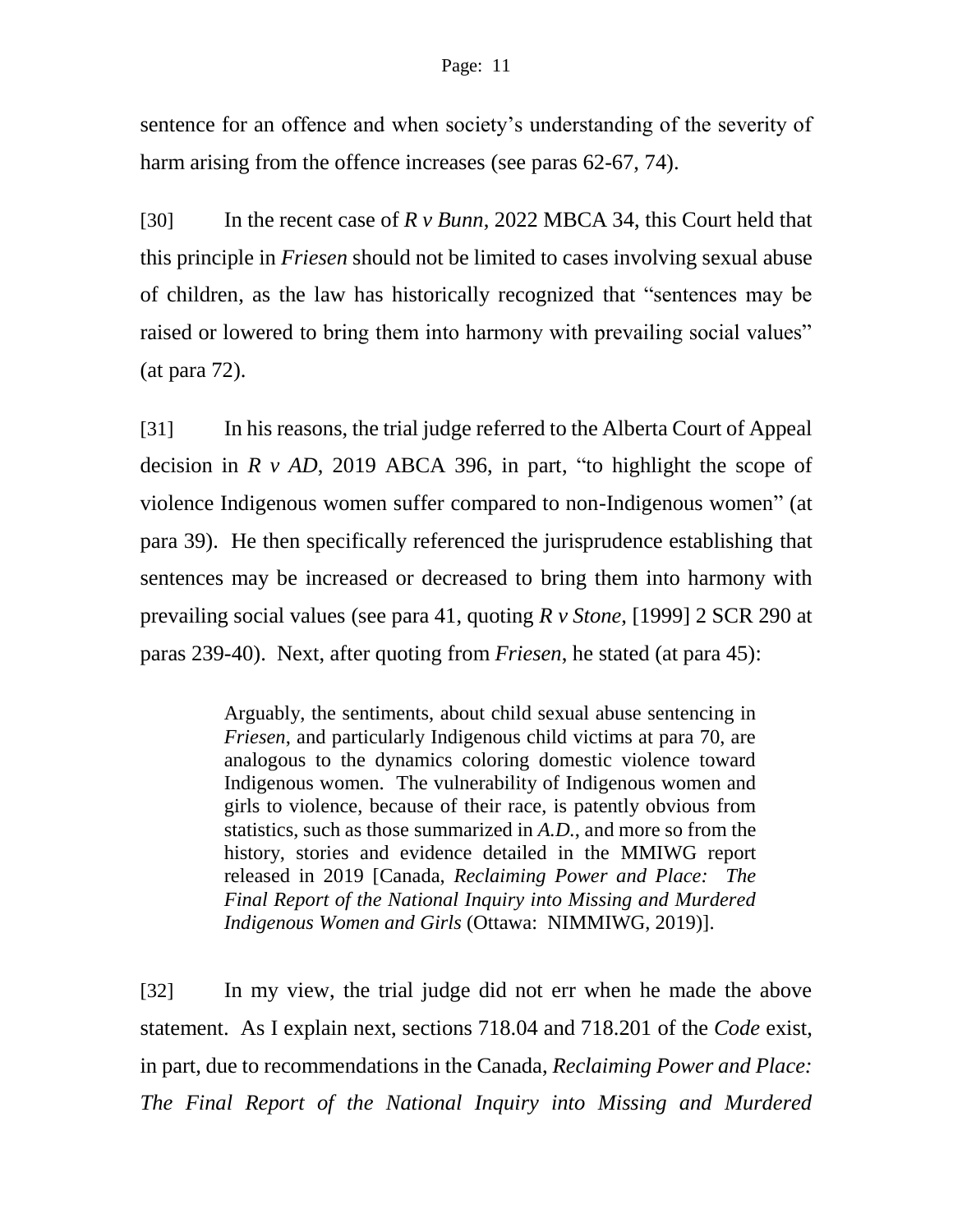*Indigenous Women and Girls* (Ottawa: NIMMIWG, 2019) (the MMIWG Report). This constitutes direct evidence of society's evolving understanding of harm caused by violence against, and the vulnerability of, victims of intimate partner violence and the circumstances of victims who are Aboriginal and female. The fact that these factors have been considered in earlier case law does not detract from our evolving knowledge.

## *Section 718.04 of the Code*

[33] Section 718.04 of the *Code* states:

### **Objectives — offence against vulnerable person**

**718.04** When a court imposes a sentence for an offence that involved the abuse of a person who is vulnerable because of personal circumstances — including because the person is Aboriginal and female — the court shall give primary consideration to the objectives of denunciation and deterrence of the conduct that forms the basis of the offence.

[34] In *Bunn*, this Court discussed the legislative history of section 718.04, noting that it was enacted as part of Bill C-75, *An Act to amend the Criminal Code, the Youth Criminal Justice Act and other Acts and to make consequential amendments to other Acts*, 1st Sess, 42nd Parl, 2019 (assented to 21 June 2019) (Bill C-75), introduced in 2018. The Court also noted that section 718.04 was not included in the first draft of Bill C-75, but was suggested during consideration of Bill C-75 at the Standing Senate Committee on Legal and Constitutional Affairs. It was introduced, in part, on the basis of the MMIWG Report (see paras 100-101, 104).

[35] After reviewing the legislative history and jurisprudence considering the section, this Court concluded (at para 110):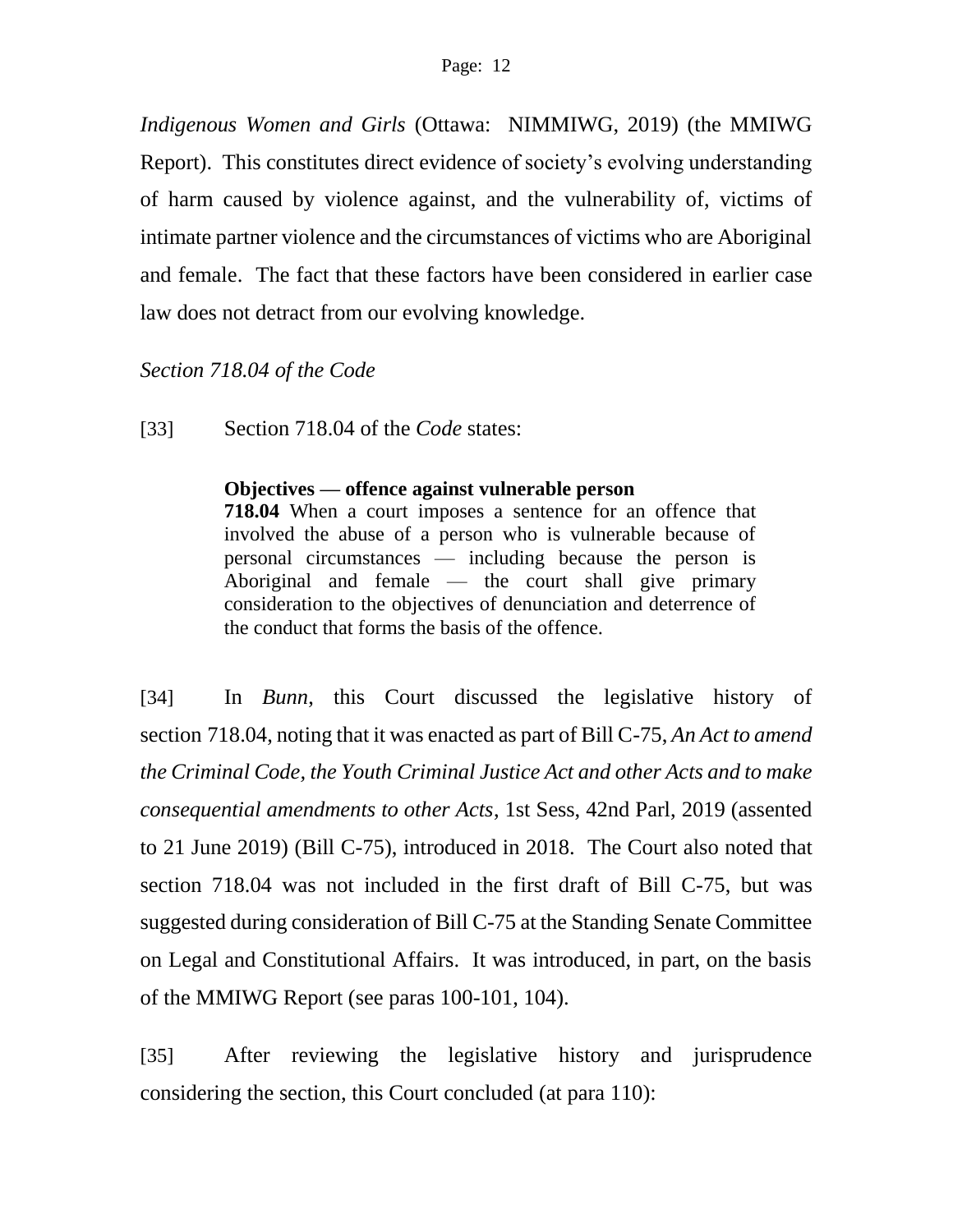In summary, section 718.04 mandates sentencing courts to give primary consideration to the objectives of denunciation and deterrence in circumstances where the victim is vulnerable because of personal circumstances—including because the person is Aboriginal and female. It is not intended to diminish *Gladue* principles. The application of *Gladue* principles will not necessarily result in a lesser sentence, but they may, depending on the circumstances. Nonetheless, the principles of denunciation and deterrence often mandate a harsher sentence in the interest of the protection of the public.

## [emphasis added]

[36] Thus, contrary to the argument of the accused, section 718.04 does not merely direct a sentencing judge to consider the circumstances of a vulnerable victim, including in circumstances where the victim is Aboriginal and female. Rather, it mandates primary consideration of the objectives of denunciation and deterrence, factors that often lead to a harsher sentence.

*Section 718.201 of the Code*

[37] Section 718.201 states:

### **Additional consideration — increased vulnerability**

**718.201** A court that imposes a sentence in respect of an offence that involved the abuse of an intimate partner shall consider the increased vulnerability of female persons who are victims, giving particular attention to the circumstances of Aboriginal female victims.

[38] Like section 718.04, section 718.201 was enacted as part of Bill C-75. During the second reading of Bill C-75, former Minister of Justice and Attorney General of Canada, Hon Jody Wilson-Raybould, stated that one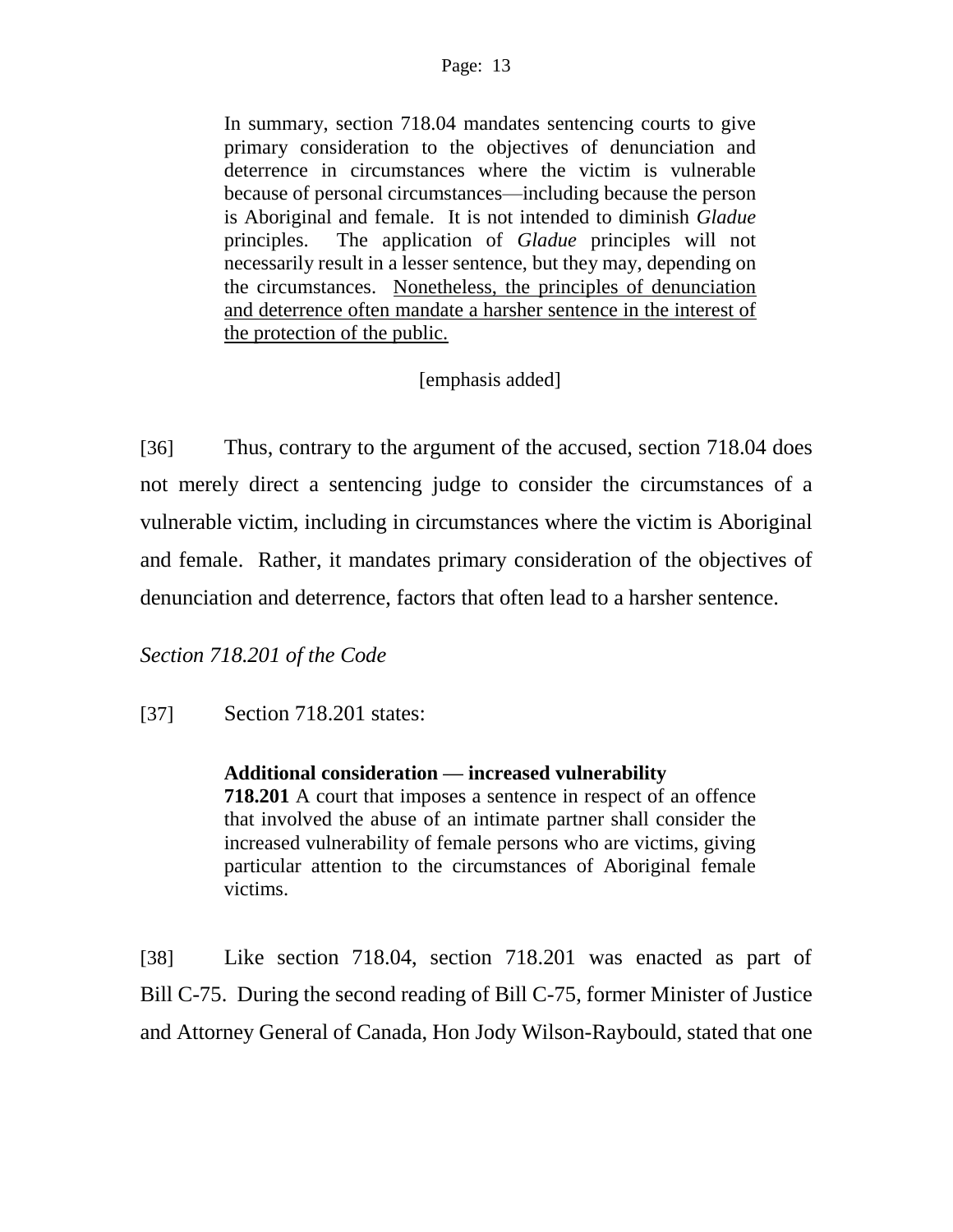area of reform in Bill C-75 was to address intimate partner violence<sup>1</sup>. She stated (at p 19604):

> . . . [T]hose accused of repeat offences involving violence against an intimate partner would be subject to a reverse onus at the bail stage. In addition, the bill does the following: (1) proposes a higher sentencing range for repeat offences involving intimate partner violence; (2) broadens the definition of "intimate partner" to include dating partners and former partners; (3) provides that strangulation is an elevated form of assault; and (4) explicitly specifies that evidence of intimate partner abuse is an aggravating factor for sentencing purposes.

> Intimate partner violence is a reality for at least one in two women in Canada. Women who are [I]ndigenous, trans, elderly, new to Canada, or living with a disability are at increased risk for experiencing violence due to systemic barriers and failures. The personal and often lifelong consequences of violence against women are enormous.

. . .

l

. . .

[39] As was the case with section 718.04, section 718.201 was not originally included in Bill C-75, but was proposed by the Standing Senate Committee on Legal and Constitutional Affairs. The amendment was suggested by former Senator the Hon Lillian Dyck, based on multiple witness speeches, to address intimate partner violence and the prevalence of victimization of Indigenous women and girls, and the need to take heightened rates of violence into consideration.<sup>2</sup>

<sup>1</sup> Bill C-75, *An Act to Amend the Criminal Code, the Youth Criminal Justice Act and other Acts and to make consequential amendments to other Acts*, 2nd reading, *House of Common Debates (Hansard)*, 42-1, vol 148, No 300 (24 May 2018) at 19602-604 (Hon Jody Wilson-Raybould)

<sup>2</sup> Senate, Standing Senate Committee on Legal and Constitutional Affairs, *Evidence,* 42-1, No 62 (16 May 2019)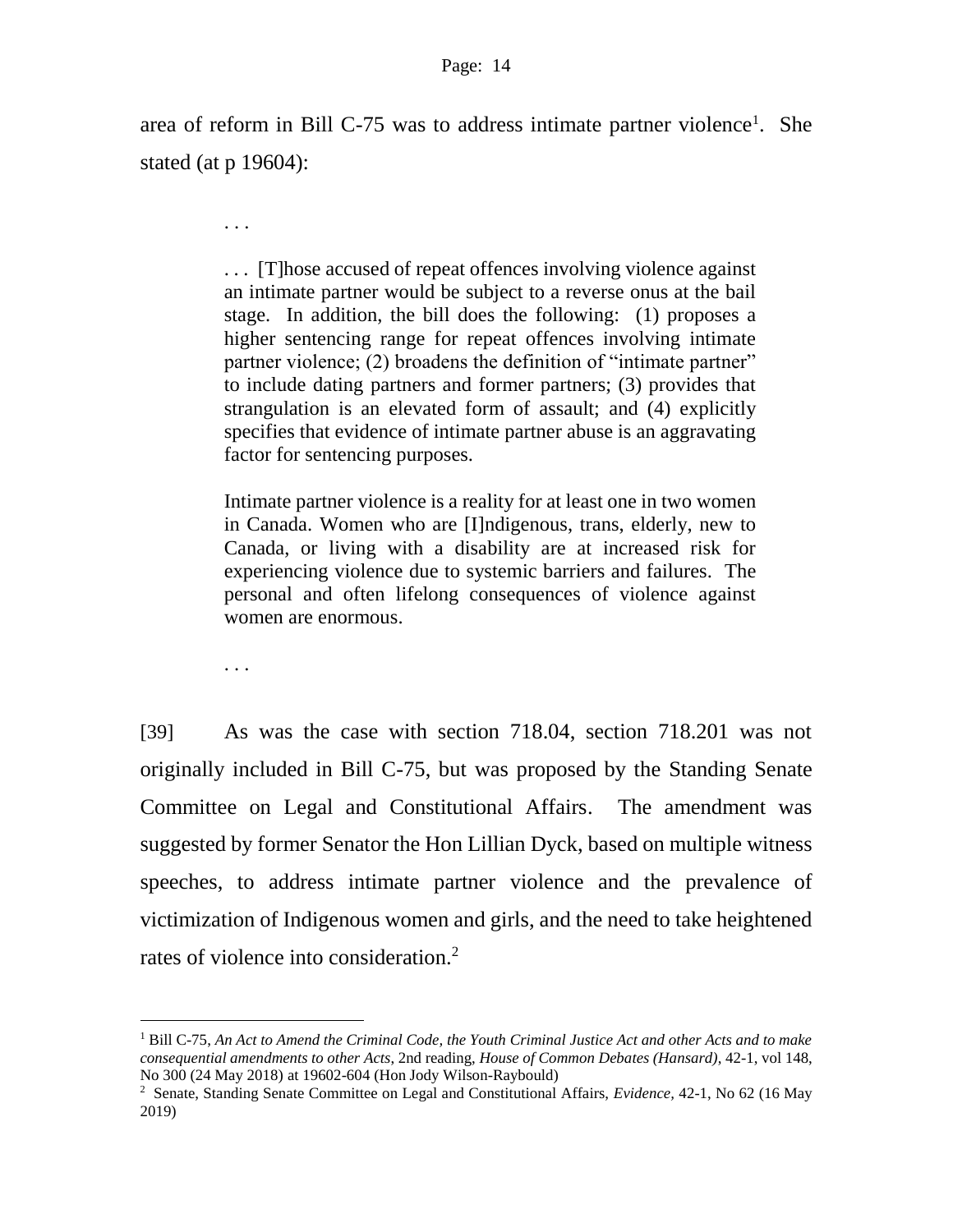[40] As was stated in *Bunn*, sections 718.04 and 718.201 address recommendations in the MMIWG Report, as well as concerns noted by the Supreme Court in *R v Barton*, 2019 SCC 33, regarding the criminal justice system's treatment of Indigenous women who are victims of sexual assault (see *Bunn* at paras 104-105).

[41] Many of the cases that consider section 718.201 are the same as those that were reviewed with respect to sections 718.04 and 718.2(e) (often referred to as the *Gladue* provision) in *Bunn* (see paras 93-97, 106-109). However, I would make a few further observations.

[42] In *LP*, the majority of the Quebec Court of Appeal engaged in an analysis of sections 718.2(e), 718.04 and 718.201. It stated that "[s]ection 718.201 . . . adds, as a sentencing consideration, the increased vulnerability of female victims of domestic violence or violence by intimate partners, with 'particular attention to the circumstances of Aboriginal female victims" (at para 78).

[43] In *R v McDonald*, 2021 ABCA 262, the Alberta Court of Appeal stated (at para 28):

> . . . As an Indigenous woman and an intimate partner of [the accused], ss 718.04 and 718.201 of the *Criminal Code* mandate that the court give primary consideration to the objectives of denunciation and deterrence as well as consider the complainant's increased vulnerability. As poignantly argued by the Crown, these statutory amendments serve to remind courts that acts of terror and violence should not be minimized because they occurred on the backroads of Janvier to a vulnerable Indigenous woman, rather than in an urban setting to a more privileged victim.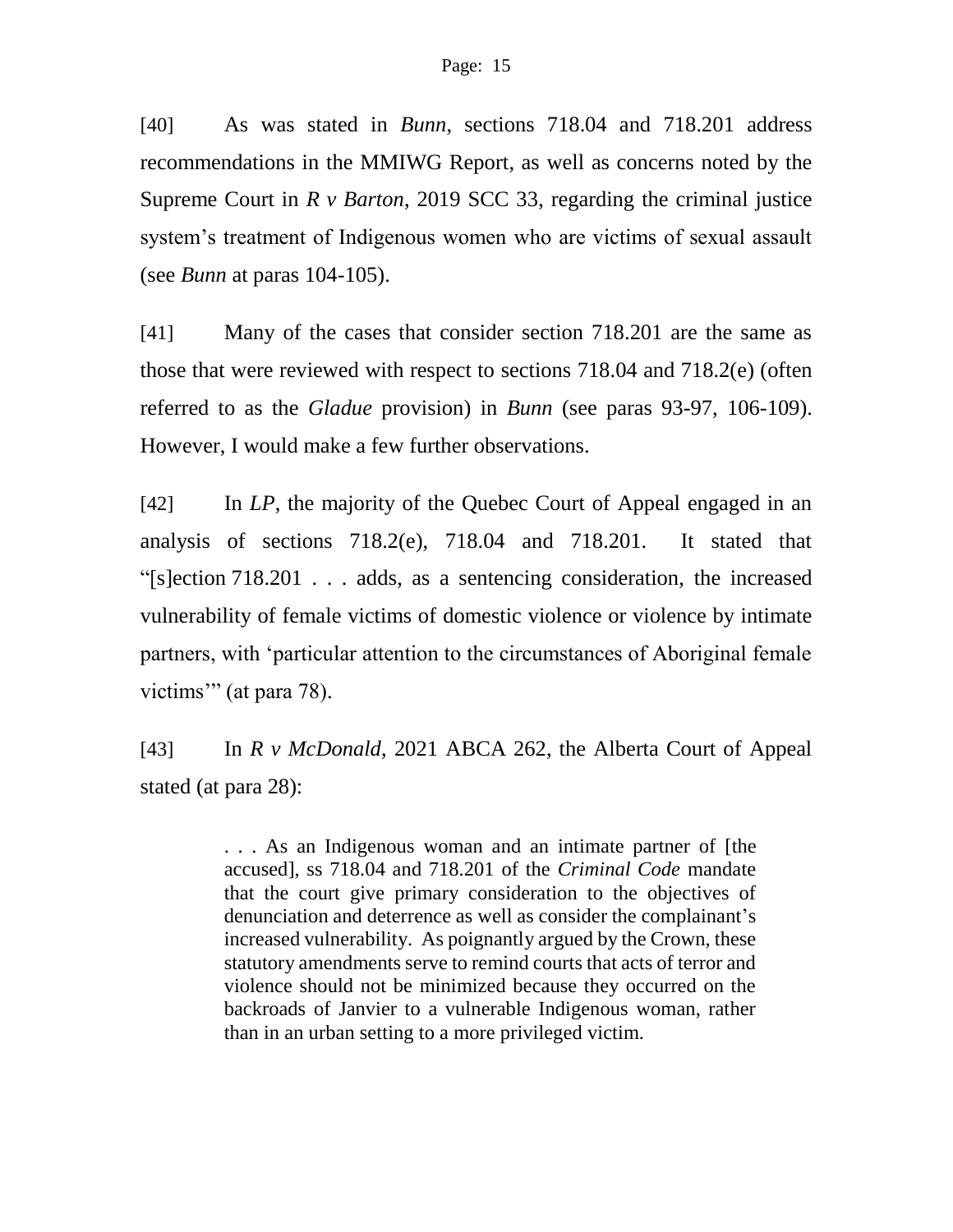[44] In  $R v AB$ , 2021 SKCA 119, the Court emphasized (at para 45):

. . . The fact that [the victim] was [the accused's] intimate partner is an aggravating factor pursuant to s. 718.2(a)(ii) and s. 718.201 requires that a sentencing judge that imposes a sentence in respect of an offence that involved the abuse of an intimate partner shall consider the increased vulnerability of female persons who are victims.

[45] Thus, courts have recognized that section 718.201 is a substantive direction to the courts and not merely a recitation of the common law.

## *Section 718.3(8) of the Code*

[46] At the hearing of the appeal, this Court raised the issue of the significance of section 718.3(8) of the *Code*. That section states:

### **Maximum penalty — intimate partner**

**718.3(8)** If an accused is convicted of an indictable offence in the commission of which violence was used, threatened or attempted against an intimate partner and the accused has been previously convicted of an offence in the commission of which violence was used, threatened or attempted against an intimate partner, the court may impose a term of imprisonment that is more than the maximum term of imprisonment provided for that offence but not more than

> **(a)** five years, if the maximum term of imprisonment for the offence is two years or more but less than five years;

> **(b)** 10 years, if the maximum term of imprisonment for the offence is five years or more but less than 10 years;

> **(c)** 14 years, if the maximum term of imprisonment for the offence is 10 years or more but less than 14 years; or

> **(d)** life, if the maximum term of imprisonment for the offence is 14 years or more and up to imprisonment for life.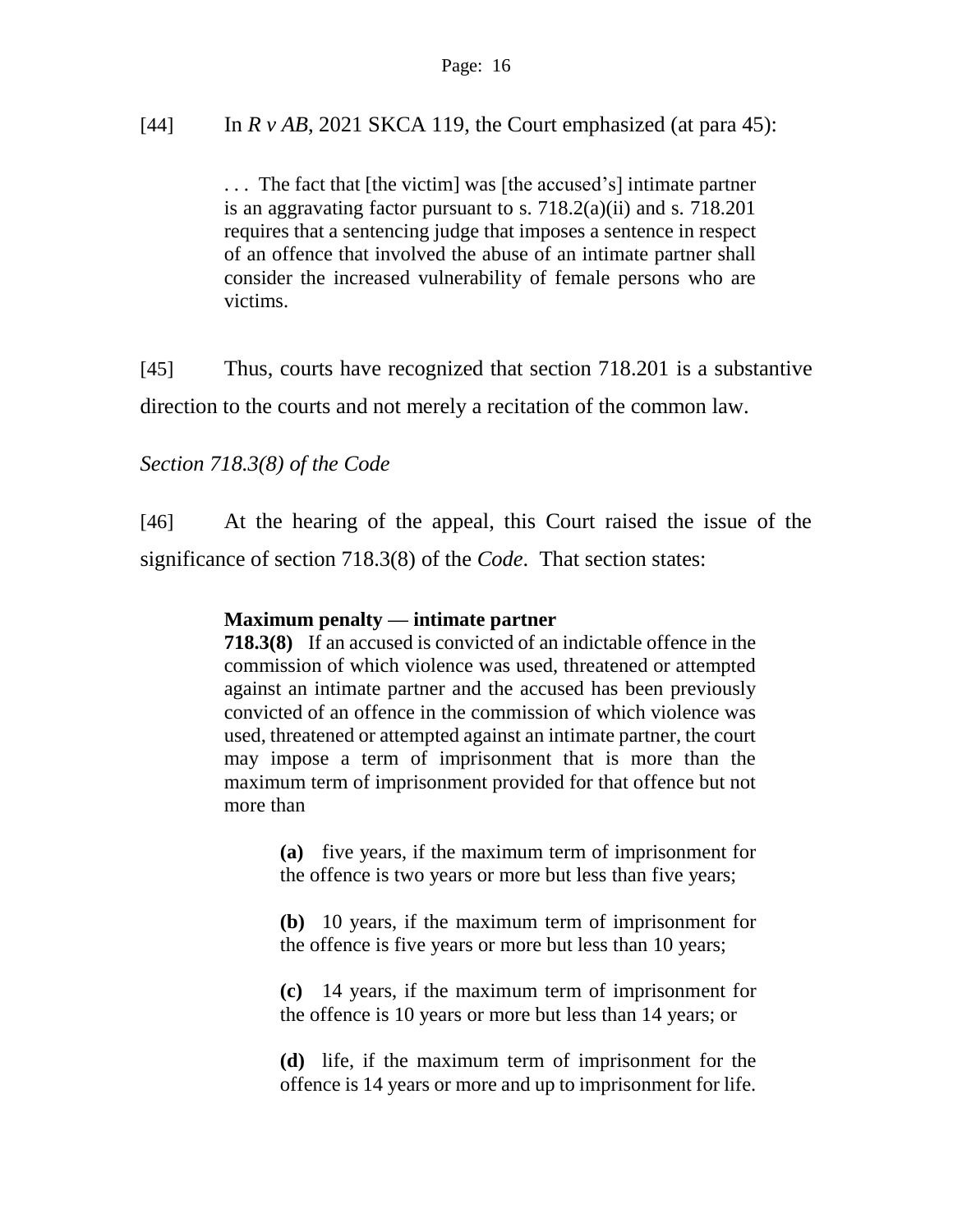[47] This is a new sentencing provision that was included in the original version of Bill C-75. In my view, it is significant in that it allows the court to substantially increase sentences above the stated maximum in cases where repeated violence is perpetrated against an intimate partner, as is the case here.

[48] In *Friesen*, the Supreme Court stated (at para 108):

Courts can and sometimes need to depart from prior precedents and sentencing ranges in order to impose a proportionate sentence. Sentencing ranges are not "straitjackets" but are instead "historical portraits" (*Lacasse*, at para. 57). Accordingly, as this Court recognized in *Lacasse*, sentences can and should depart from prior sentencing ranges when Parliament raises the maximum sentence for an offence and when society's understanding of the severity of the harm arising from that offence increases (paras. 62-64 and 74).

[49] In my view, section 718.3(8) reinforces the position that, for offences where violence is perpetrated against an intimate partner who is vulnerable because of personal circumstances—including because the person is Aboriginal and female—Parliament intended the court to consider these factors and increase sentences where appropriate.

[50] In this case, while recognizing that sections 718.04 and 718.201 were not in force at the time of this offence, the trial judge gave careful consideration to society's and the courts' increased knowledge of the harm to Indigenous females who are the victims of abuse by an intimate partner. I am not convinced that he erred by overemphasizing the vulnerability of the deceased.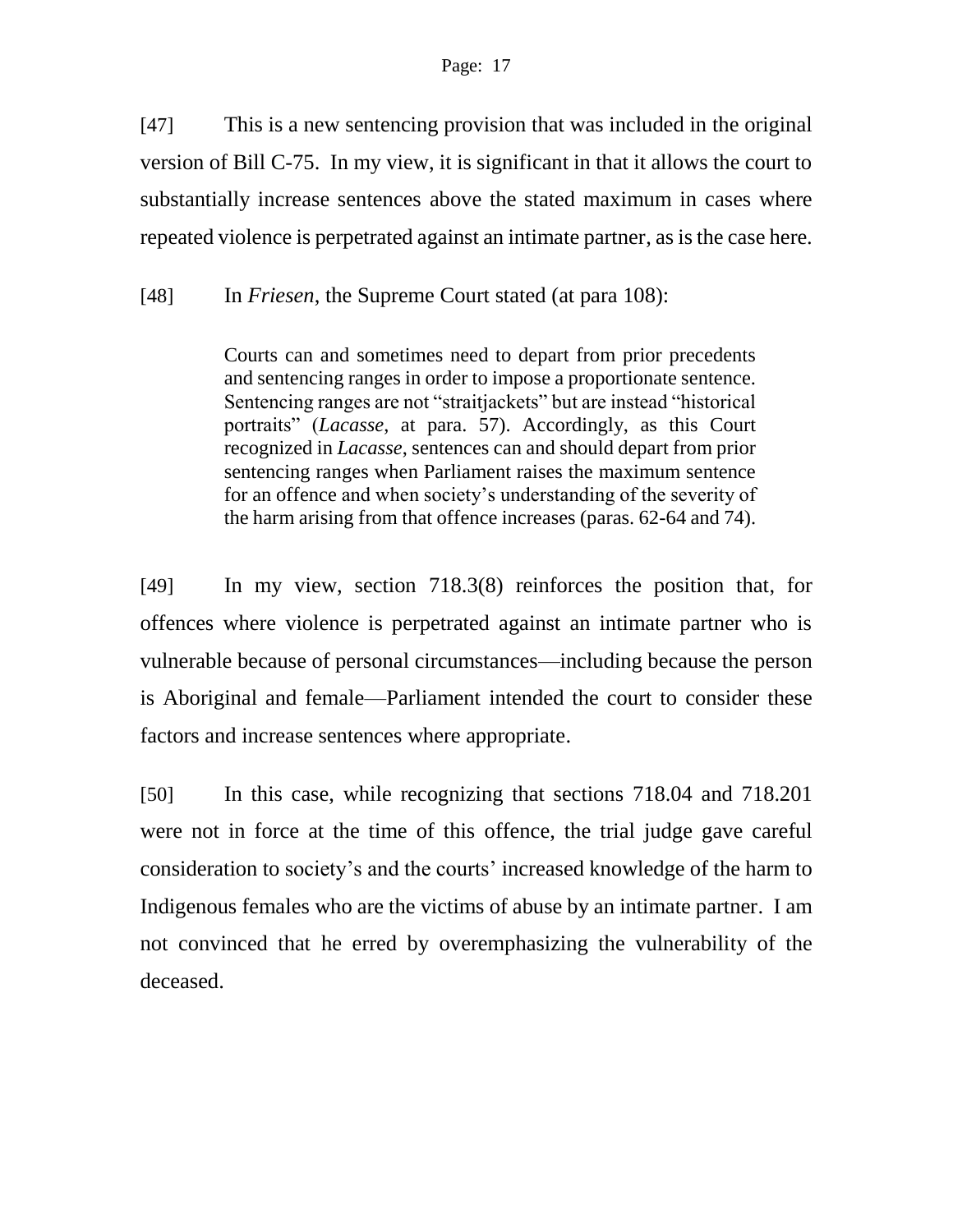## *Lack of Resources in the Community*

[51] In order to explain the accused's argument regarding this ground of appeal, it is necessary to examine various comments made by the trial judge and the context in which they were made.

[52] When considering the aggravating and mitigating factors, the trial judge stated that the fact that the deceased was the spouse of the accused was an aggravating factor pursuant to section 718.2(a)(ii) of the *Code*. After emphasizing the breach of trust involved in such a situation and the ongoing risk of abuse of such victims, he stated that, in this case, the deceased's "Indigenous status, and living in a community so under-serviced and isolated as [the] First Nation, heightened her vulnerability to spousal violence" (at para 48).

[53] Later, when discussing the principles of denunciation and deterrence, he said, "Denunciation is critical in condemning spousal violence, particularly the chronic threat to Indigenous women, simply because they are Indigenous women, and more so for those who cannot escape their situation" (at para 53).

[54] The accused argues that he also suffered from a lack of resources. He states that the same historical circumstances and resulting lack of resources that were linked to the prevalence of domestic violence committed by offenders in the community contributed to him being brought before the court. Therefore, he submits that this factor should have been considered neutral as opposed to an aggravating circumstance or a factor in support of denunciation and deterrence.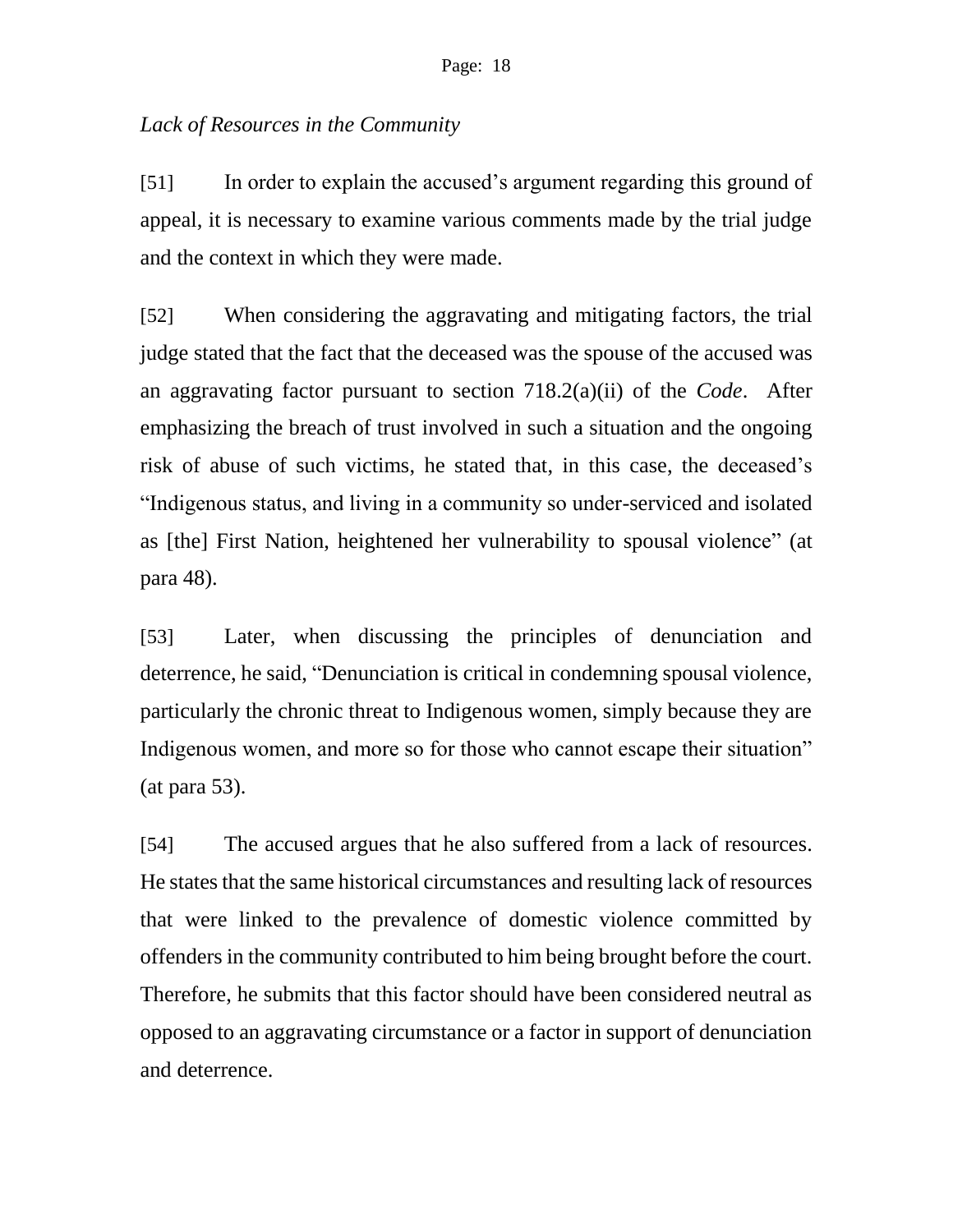[55] In my view, the trial judge did not err in taking into account the vulnerable circumstances of the deceased. This included that she came from an isolated community with few resources that could assist her in escaping the situation. This is a circumstance of a vulnerable Indigenous woman who is the victim of partner abuse.

[56] I do not read the trial judge's comments to state that the lack of resources in the community on its own is an aggravating factor. Rather, read in context, his comments address the sentencing principles and objectives that I have earlier discussed.

[57] Moreover, I agree with the Crown that the trial judge recognized that the deceased's vulnerability (of which a lack of resources was only one aspect) could not overtake the sentencing process. In this regard, the trial judge quoted from *AD* at para 27, which emphasizes that consideration of the circumstances of the victim "does not negate or otherwise trump the necessity of courts . . . paying particular attention to the circumstances of Aboriginal offenders" (at para 39).

[58] In this case, the trial judge gave detailed attention to all of the accused's *Gladue* factors, including that he tried to access resources to deal with his substance abuse problem, but help "was not easily available" (at para 50). The trial judge found that the accused was "not determined or resilient enough to get the help he needed" (*ibid*).

[59] While the deceased and the accused came from the same community, the way in which the lack of resources affected each of them is distinct. That is, one does not cancel or neutralize the other.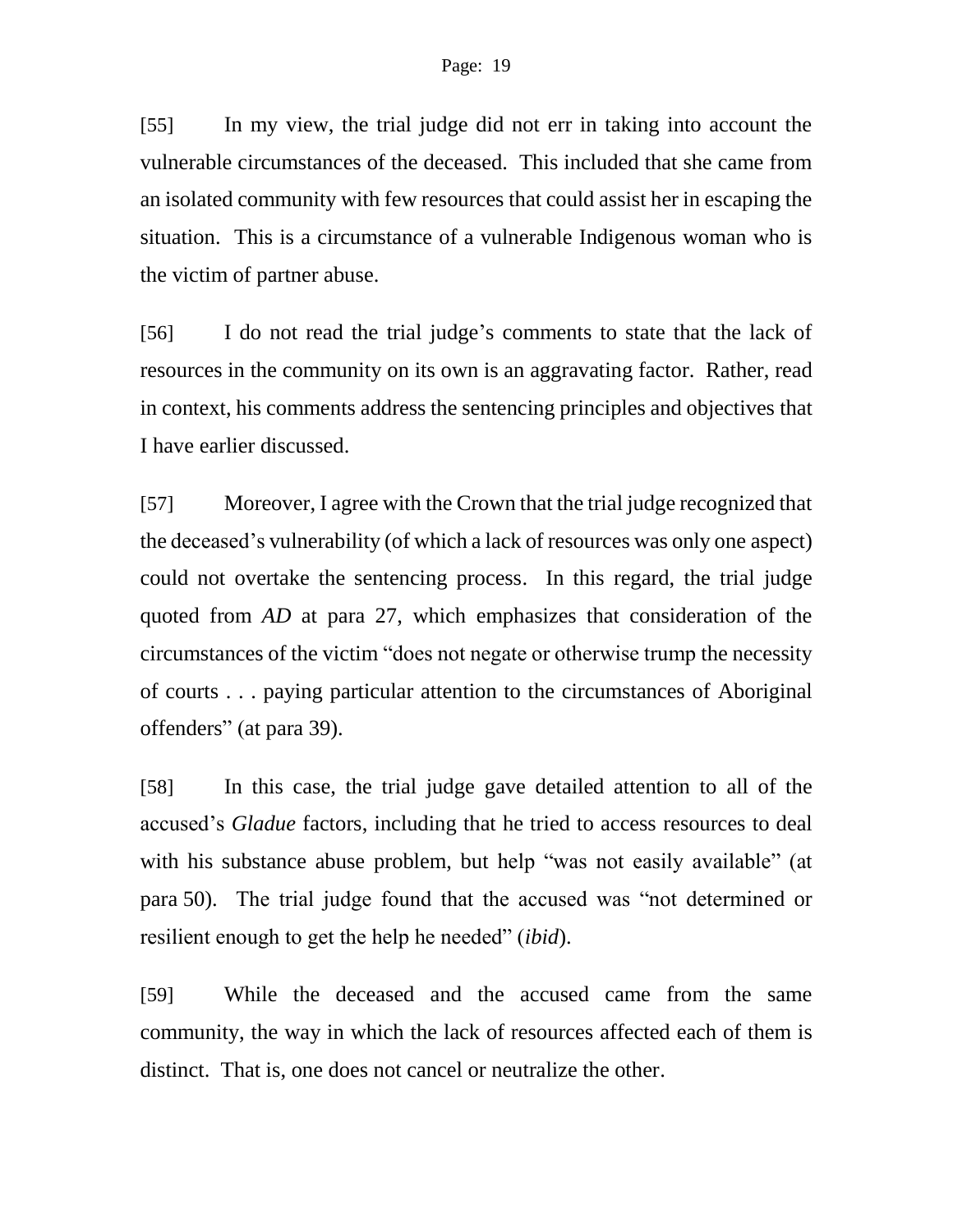[60] Finally, in considering sentencing ranges, the trial judge noted that society does not have firm answers to reduce domestic violence and spousal homicide. He stated that, in Indigenous communities like the one in this case, it "remains a menace of bleak yet glaring proportions" (at para 56). After stating that the Federal and Provincial Governments, along with First Nation Governments, were best suited to deal with the problem, he said that courts are "at the end of the line" (*ibid*). He observed that the limited role of a judge is to "mete out justice in the circumstances of the particular case" (*ibid*).

[61] The accused argues that the above comments essentially shift the responsibility of governments to provide resources to First Nations communities for issues such as those that arise in this case to Indigenous offenders. He asserts that the comments send the message that the authorities need not concern themselves with programs or resources for abused women as increased sentences imposed on offenders by the courts would remove them from the community and thereby reduce the problem. In my view, this argument mischaracterizes the reasons of the trial judge and requires no further comment.

# Ground 2—Did the Trial Judge Err in Imposing a Sentence That Was Inconsistent With the Principle of Parity?

[62] At the sentencing hearing, both the Crown and defence filed a significant amount of case law supporting their respective positions. In his reasons, the trial judge reviewed a number of those cases, including: *Kane c R*, 2005 QCCA 753 (18 years for a husband who beat and stabbed his ex-wife to death); *R v Montgrand*, 2007 SKCA 102 (life sentence imposed on a husband who stabbed his wife to death and who had a serious record for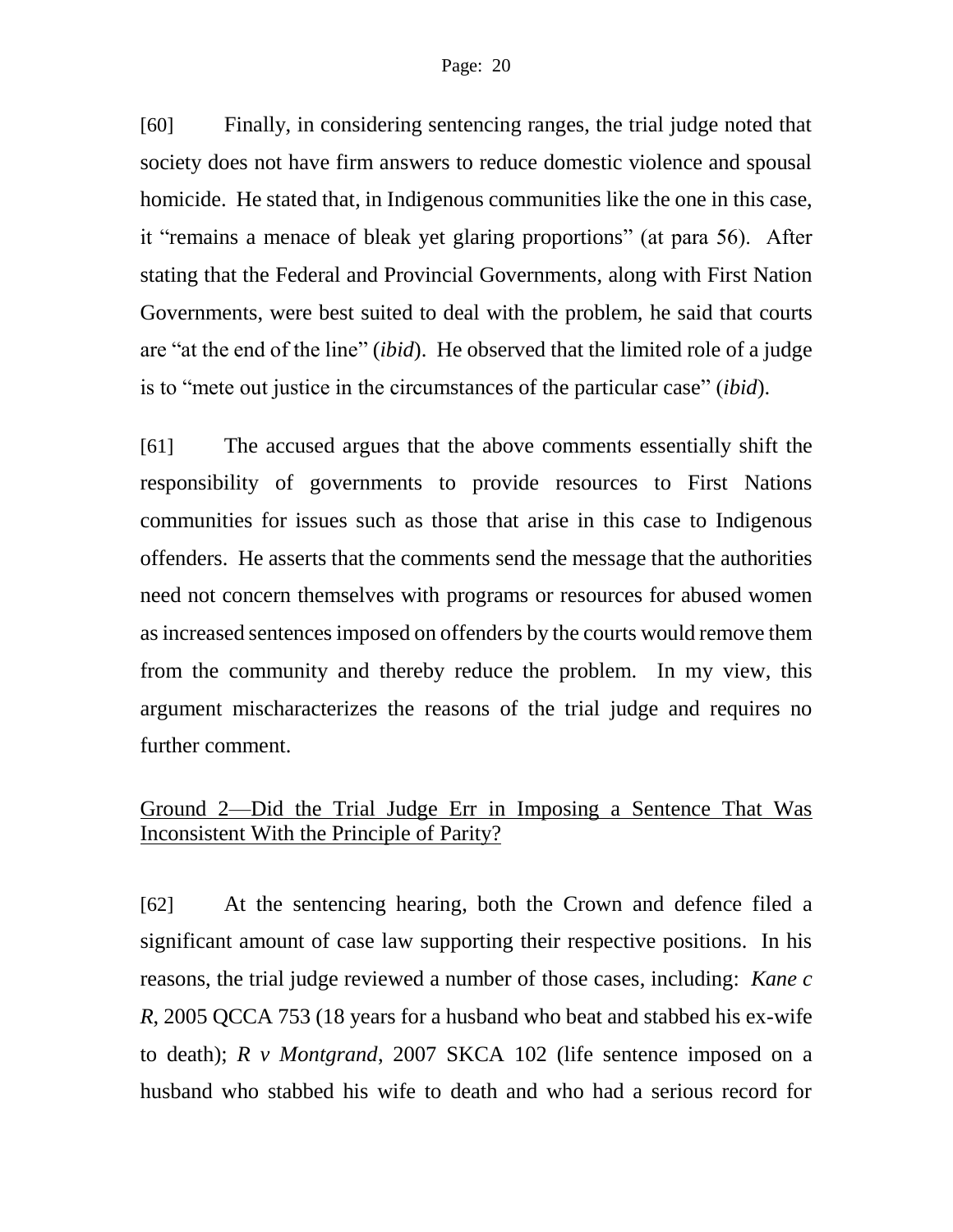violence and a previous conviction for manslaughter); *R v Ammaklak*, 2008 NUCJ 27 (13 years for a man who pled guilty to beating his common law wife to death with a weapon and who had a record of prior violence against her); *Jamieson* (12 years for a husband who stabbed his common law wife once and left her to die—the Court noted a range of nine to 15 years for domestic manslaughter); *R v Peter*, 2014 NUCJ 28 (15 years for a husband who beat his Aboriginal wife to death and who had a prior record of violence against her); *R v Quigley*, 2016 BCSC 2184 (12 years for an Indigenous man with no record who stabbed his ex-fiancée to death); *R v MacKenzie*, 2019 NSSC 67 (15 years based on joint recommendation for a man who stabbed his intimate partner to death); and *R v Profeit*, 2020 ABQB 138 (12 years for Aboriginal man who killed his Aboriginal girlfriend by use of blunt force).

[63] After summarizing the above cases, the trial judge agreed with defence counsel that the high end of the range usually does not exceed 15 years' imprisonment.

[64] The accused argues that, having agreed on the high end of the range, the trial judge erred in imposing the sentence of 18 years' imprisonment on the basis that such a sentence offends the principle of parity. He submits that this error caused the sentence to be unfit. He states that his case was similar to *Ammaklak* and *Peter*, wherein sentences of 13 and 15 years' imprisonment were imposed respectively.

[65] The Crown argues that 18 years' imprisonment is within the range. In support of its position, it relies on a number of cases including, in the domestic context: *R v BKJL*, 2018 BCSC 379 (18 years based on joint recommendation for a husband who pled guilty to setting their house on fire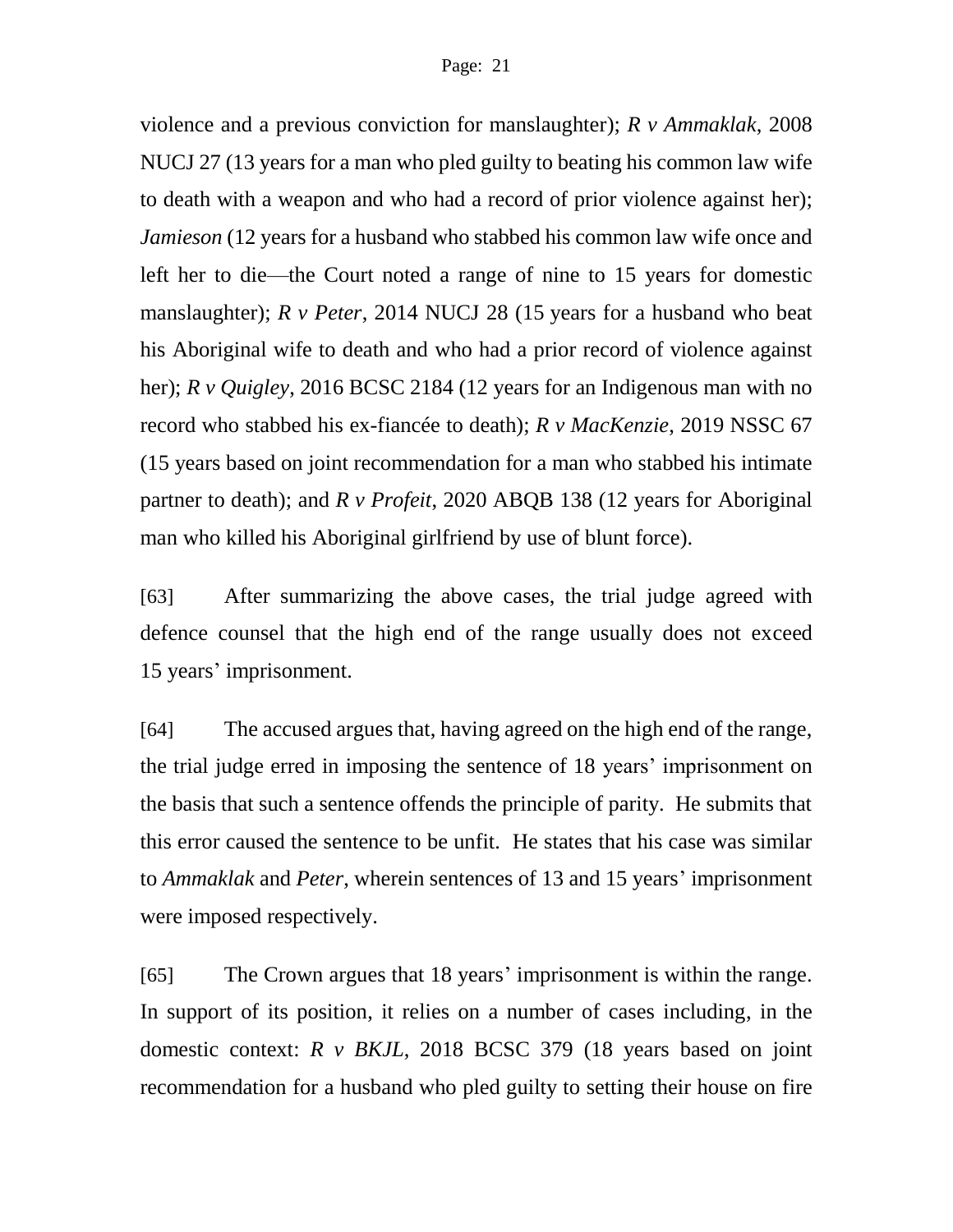resulting in the death of his wife); and *R c Tukalak*, 2014 QCCQ 17136 (17 years on joint recommendation for an Indigenous husband who lived with his Indigenous wife in a remote northern community and who stabbed her in the heart while she slept).

[66] In *Parranto*, the majority of the Supreme Court explained that the goal in sentencing is a "fair, fit and principled sanction" and that "[p]roportionality is the organizing principle in reaching this goal (at para 10). The principles of parity and individualization are secondary to proportionality.

[67] It also explained that, because sentencing is an individualized process, and parity is secondary to proportionality, "departures from the starting point or sentences above or below the range are to be expected" (at para 38). However, recognizing that starting points and ranges reflect the gravity of the offence, where there is a significant departure from the range or starting point "the sentencing judge's reasons and the record must allow the reviewing court to understand why the sentence is proportionate" (at para 40). Exceptional circumstances are not required for a departure from the range or starting point (*ibid*).

[68] I have reviewed the reasons of the trial judge throughout this decision. To summarize, he considered the serious facts in this case, the history of abuse that the accused had perpetrated on the deceased, the background of the accused and his community, the principles of sentencing, the purpose underlying sections 718.04 and 718.201 of the *Code*, the range of sentences for manslaughter involving intimate partner abuse, the scope of violence that Indigenous women suffer, the interplay between the deceased's